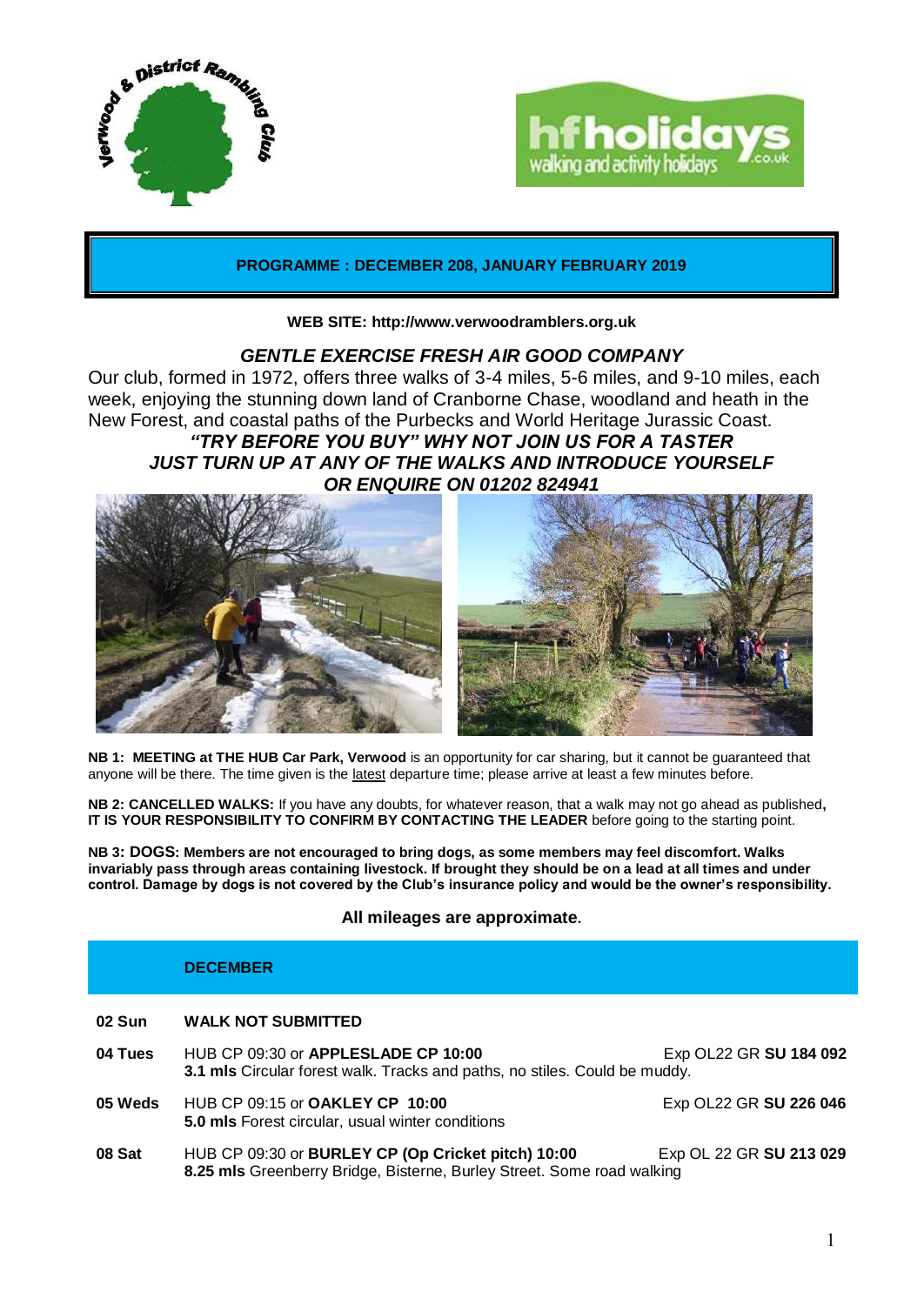- **11 Tues NOTE : VERWOOD HUB CP 10:00** Exp OL22 **GR ST 088 089 3.5 mls** To Three Legged X and return
- **12 Weds** HUB CP 09:35 or **DRUSILLAS CP HORTON 10:00** Exp 118 GR **SU 039 075 (North end of CP Walk followed by Christmas Lunch at 13:00) 4.2 mls** Haythorn, North & Chalbury Fms. Adder Copse, Horton Tower, 4 / 5 stiles mud possible.
- **14 Fri** HUB CP 09:00 or **MARINE DRIVE EAST, BARTON on SEA 10:00** Exp OL22 GR **SZ 244 928 Road Parking near end of Becton Lane. 7.8 mls** Barton on Sea, Downton, Danes Stream, Milford on Sea. Fairly flat, tracks, clifftop paths, possibly muddy.
- **16 Sun WALK NOT SUBMITTED**
- **18 Tues NOTE: ST. STEPHENS LANE 10:00 (**Roadside parking)Exp OL22 GR **SU 094 091 3.2 mls** Circular forest walk – Stephen's Castle, Mount Ararat, Boveridge Heath, Wild Church Bottom. Tracks and paths, no stiles. Could be muddy.
- **19 Weds** HUB CP 09:40 or **WOODLANDS PLAYING FIELD CP 10:00** Exp 118 GR **SU 051 090 5.2 mls** David's Cross, Horton Common, Whitmore. Undulating, 2 stiles. Muddy in places in wet weather.
- **22 Sat WALK NOT SUBMITTED**

# **25 & 26** *\*\*\*\*\*\*\*\*\*\*\*SEASON'S GREETINGS TO EVERYONE\*\*\*\*\*\*\*\*\*\*\* Best wishes for a Happy & Healthy New Year*

**28 Fri WALK NOT SUBMITTED**

## **30 Sun WALK NOT SUBMITTED**

## **JANUARY**

- **01 Tues WALK NOT SUBMITTED**
- **02 Weds NOTE: POTTERNE PARK CP 10:00** Exp OL22 GR **SU 095 075 5.2 mls**. Around Moors Valley & Ringwood Forest. Stop at Visitor Centre for coffee.
- **05 Sat HUB CP 08:45 or WORTH MATRAVERS CP 10:00** Exp OL 15 GR SY 974 777 **Parking Donation (£2) requested - toilets, overflow CP at rear. 9.3 mls** SW Coast Path to Durlston Head (& visitor centre), return via Priests Way. Stunning views.
- **08 Tues NOTE : POTTERNE PARK 10:00 (adj tennis courts)** Exp OL22 GR **SU 095 076 3.5 mls** Byeways and Southern Boundaries. A mainly level, 2-hour walk around the southern end of Verwood.
- **09 Weds** HUB CP 09:15 or FRITHAM CP 10:00 Exp OL22 GR SU 231 141 **5.0 mls** Forest circular, mainly on tracks. Usual winter conditions
- **11 Fri** HUB CP 09:00 or **CORNWALLIS ROAD, MILFORD-ON-SEA 10:00** Exp OL22 GR **SZ 280 918 Meet at junction with B3058 Cliff Road 9.0 mls** Keyhaven, Pennington Marshes

### **13 Sun WALK NOT SUBMITTED**

- **15 Tues** HUB CP 09:15 or **HIGHCLIFFE CASTLE CP 10:00 (50p for 4 hrs)** Exp OL22 GR **SZ 204 932 3.0 mls** Via Beach to Mudeford return via Steamer Point Nature reserve, slight incline. Coffee at Castle at finish.
- 16 Weds HUB CP 09:35 or WHITE SHEET CP 10:00 Exp 118 GR SU 048 036 **5.5 mls** Uddens Park, Pilford Farm (risk of mud), Stewarts GC, Harts Lane Copse, White Moor, Higher Row.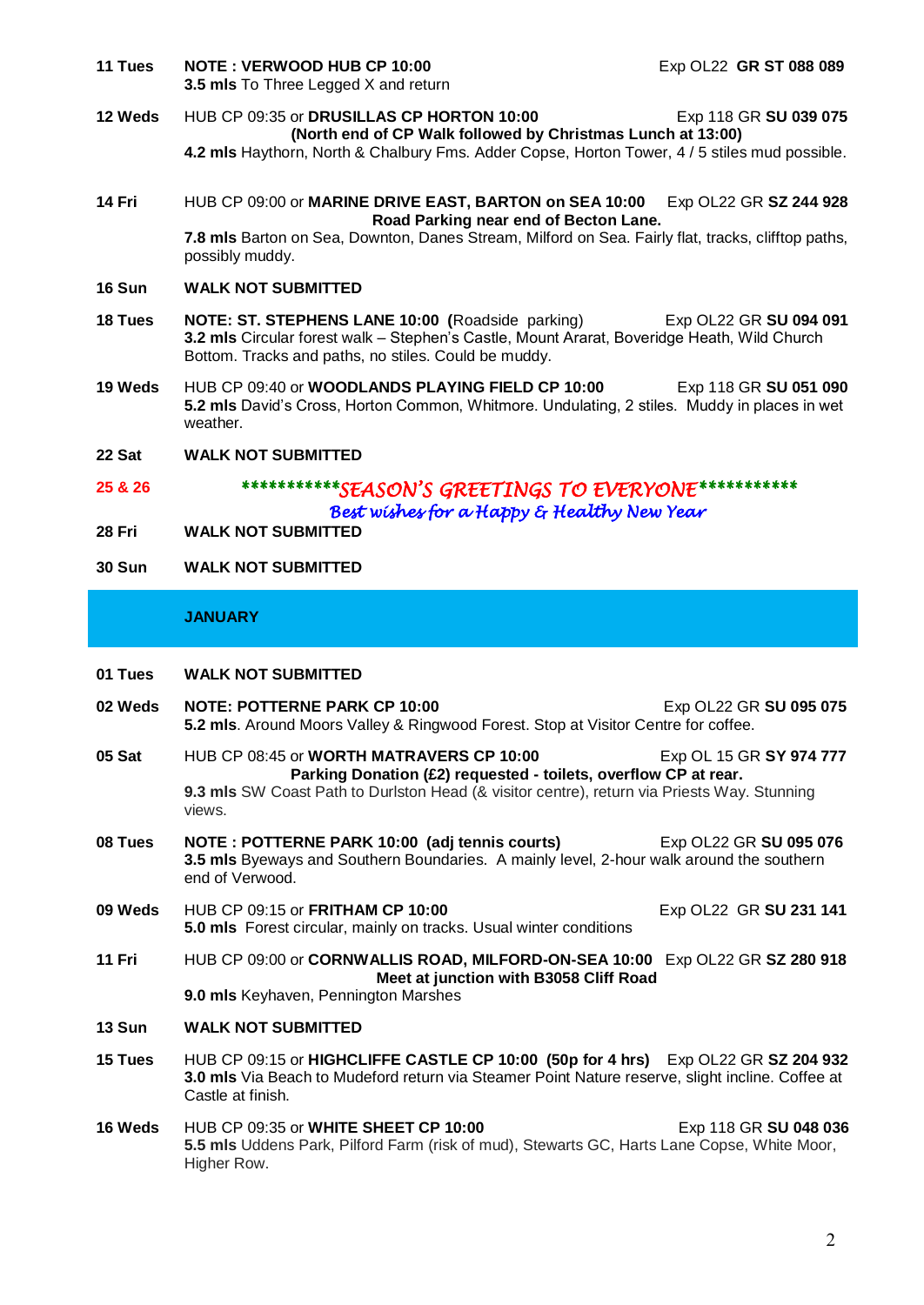- **19 Sat NOTE : 1st SCHOOL MARGARDS LANE VERWOOD 10:00 In Lane** OL22 GR **SU 082 082 9.5 mls** Horton Common Woodlands Pk, Kings Wood, Maldry Wood, Romford, Crane Valley Golf Course Moderate with some stiles & mud
- **22 Tues** HUB CP 09:15 or **BROOMY WALK CP 10:00** Exp OL22 GR **SU 197 099 3.5 mls** Broomy Plain, Broomy Inclosure, High Corner Wood.
- **23 Weds** HUB CP 09:15 **PAMPHILL CP 10:0**0 Exp 118 GR **ST 990 007 5.5 mls** Kingston Lacy Estate, Lodge Farm, High Wood, Sweetbrier Drove Tracks and droves mud possible after rain
- **25 Fri** HUB CP 09:00 **VERELEY HILL CP 10:00** Exp OL22 **SU 197 051 8.6 mls** Ridley Wood, Backley Holmes, King's Garden, Roe Inclosure, Linford Bottom, Picket Hill. Mud likely!
- **27 Sun WALK NOT SUBMITTED**
- **29 Tues** HUB CP 09:25 or **THE ROSE & THISTLE PH ROCKBOURNE 10:00** Exp OL 22 **SU 114 184 ( Double park far end of CP. Consider a coffee or drink on return ) 3.5mls**. Whitsbury & return. Possible snowdrops
- **30 Weds** HUB CP 09:20 or **CRANBORNE GARDEN CTR (at top end) 10:00** Exp 118 GR **SU 056 132 (Consider a coffee or drink on return. Car share if possible) 5.0 mls**. Cranborne Farm ,Jacks Hedge Corner, Burwood.

### **FEBRUARY**

| 02 Sat        | HUB CP 8:50 or STEEPLE CP (overlooking Kimmeridge Bay) 10:00 OL15 GR SY 904 817<br>10.0 miles circular ridge walk to Corfe Castle and back via Kingston and Swyre Head.                                                               |                         |  |
|---------------|---------------------------------------------------------------------------------------------------------------------------------------------------------------------------------------------------------------------------------------|-------------------------|--|
| 05 Tues       | HUB CP 09:15 or MINCHINGTON CROSS 10:00<br>3.6 mls UndulatigPollards Wood, Woodcutts Common Rushmore GC. 1 short Hill, Mud<br>possible.                                                                                               | Exp 118 GR ST 957 167   |  |
| 06 Weds       | HUB CP 09:20 or <b>WOOTTON BRIDGE CP 10:00</b><br>5.5 mls Set Thorns, Nat'l Cycle Route 2, Horse Shoe Bottom.                                                                                                                         | Exp OL 22 GR SZ 251 997 |  |
| 08 Fri        | HUB CP 09:20 or CRANBORNE GARDEN CTR (at top end) 10:00 Exp 118 GR SU 056 132<br>(Consider a coffee or drink on return. Car share if possible)<br>7.0 mls Circular via Squirrels Corner.                                              |                         |  |
| <b>10 Sun</b> | HUB CP 09:40 or WOODLANDS PLAYING FIELD CP 10:00<br>5.8 mls King's Wood, Edmondsham, Romford, Mount Pleasant farm, Remedy Oak GC. Some<br>mud inevitable.                                                                             | Exp 118 GR SU 051 090   |  |
| 12 Tues       | HUB CP 09:00 or WIMBORNE St GILES SHOP CP10:00<br>Exp 118 GR SU 032 122<br>3.5 mls All Hallows Farm, Monkton Up Wimborne. One moderate incline.                                                                                       |                         |  |
| 13 Weds       | HUB CP 09:35 or FERNDOWN LEISURE CENTRE CP 10:00<br>5.2 mls Heath etc. to Cannon Hill and return.                                                                                                                                     | Exp OL 22 SU 067 037    |  |
| 16 Sat        | HUB CP 09:20 or CRANBORNE GARDEN CTR (at top end) 10:00 Exp 118 GR SU 056 132<br>(Consider a coffee or drink on return. Car share if possible)<br>9.5 mls Jack's Hedge, Bowldish Pond Salisbury Plantation Penbury Knoll, Hills & Mud |                         |  |
| 19 Tues       | NOTE: POTTERNE PARK 10:00 (adj tennis courts)<br>3.0 mls. A mainly level, walk Verwood Byeways and 3 Cross Boundary. Mud possible                                                                                                     | Exp OL22 GR SU 095 07   |  |
| 20 Weds       | HUB CP 09:15 or MINCHINGTON CROSS 10:00<br>5.5 mls Undulating via Farnham, Minchington, Woodcutts, Pollards Wood. 4 or 5 Stiles                                                                                                       | Exp 118 GR ST 957 167   |  |
| 22 Fri        | HUB CP 09:25 or BROAD CHALKE CHURCH CP 10:00<br>8.0 mls Undulating. Chalk Pit Farm, Ox Drove, Chiselbury Hill Fort, Compton Down.                                                                                                     | Exp 130 GR SU 041 254   |  |
| 24 Sun        | <b>WALK NOT SUBMITTED</b>                                                                                                                                                                                                             |                         |  |